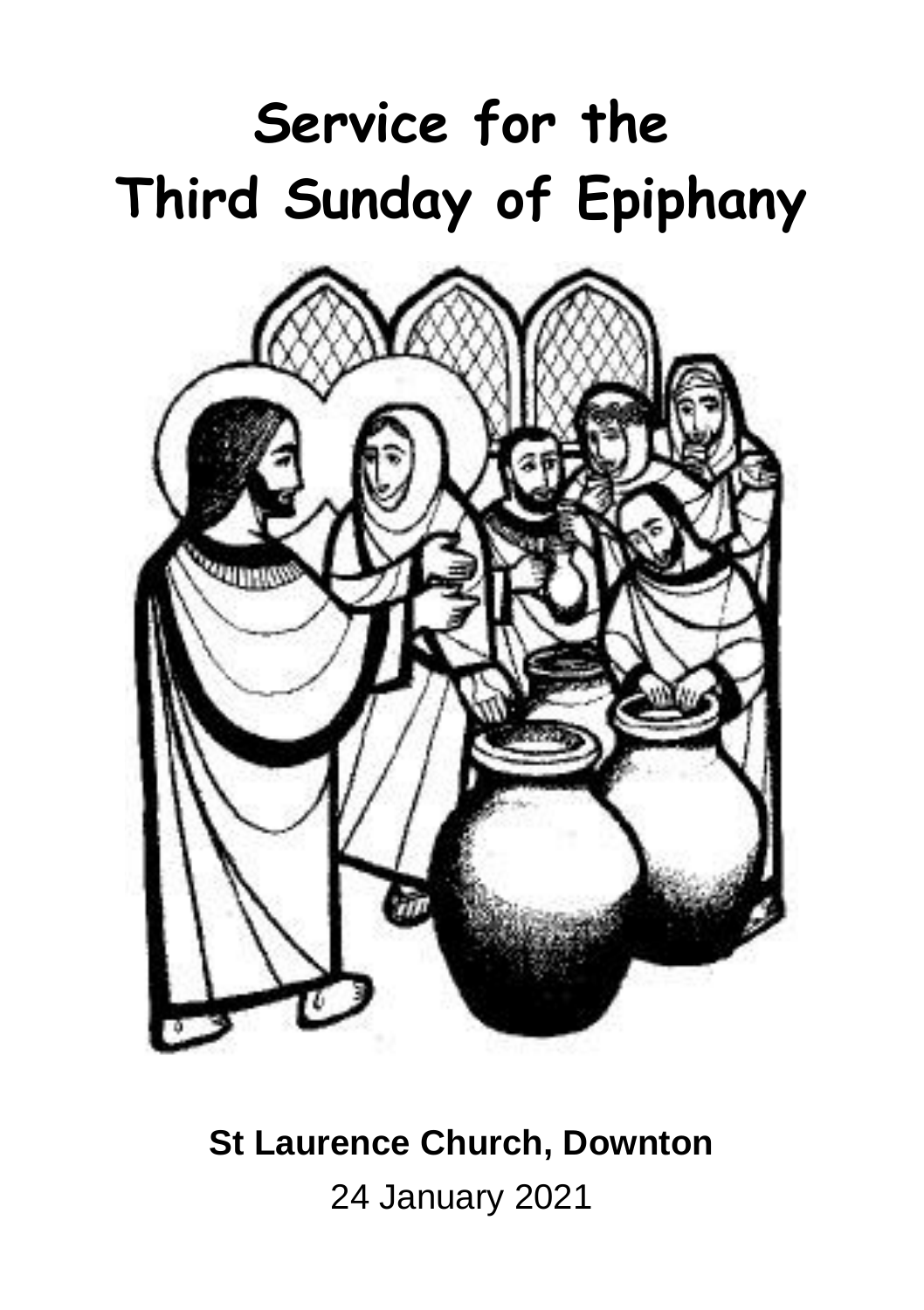## *Preparation*

#### Call to Worship

Praise the God of all Creation. **Worship the One who calls us, speaking with a different voice, offering an unexpected invitation.**

Celebrate the presence of our loving God. **Rejoice, the realm of God is near.**

As we rejoice in the gift of this new day, so may the light of your presence, O God, set our hearts on fire with love for you; now and for ever. **Amen.**

*The Team Rector introduces the service*

Hymn: God is working his purpose out *(Choral Scholars of St Martin-in-the-Fields)*

God is working his purpose out as year succeeds to year, God is working his purpose out, and the time is drawing near; nearer and nearer draws the time, the time that shall surely be, when the earth shall be filled with the glory of God as the waters cover the sea.

From utmost east to utmost west wherever feet have trod, by the mouth of many messengers goes forth the voice of God, 'Give ear to me, ye continents, ye isles, give ear to me, that the earth may be filled with the glory of God as the waters cover the sea.'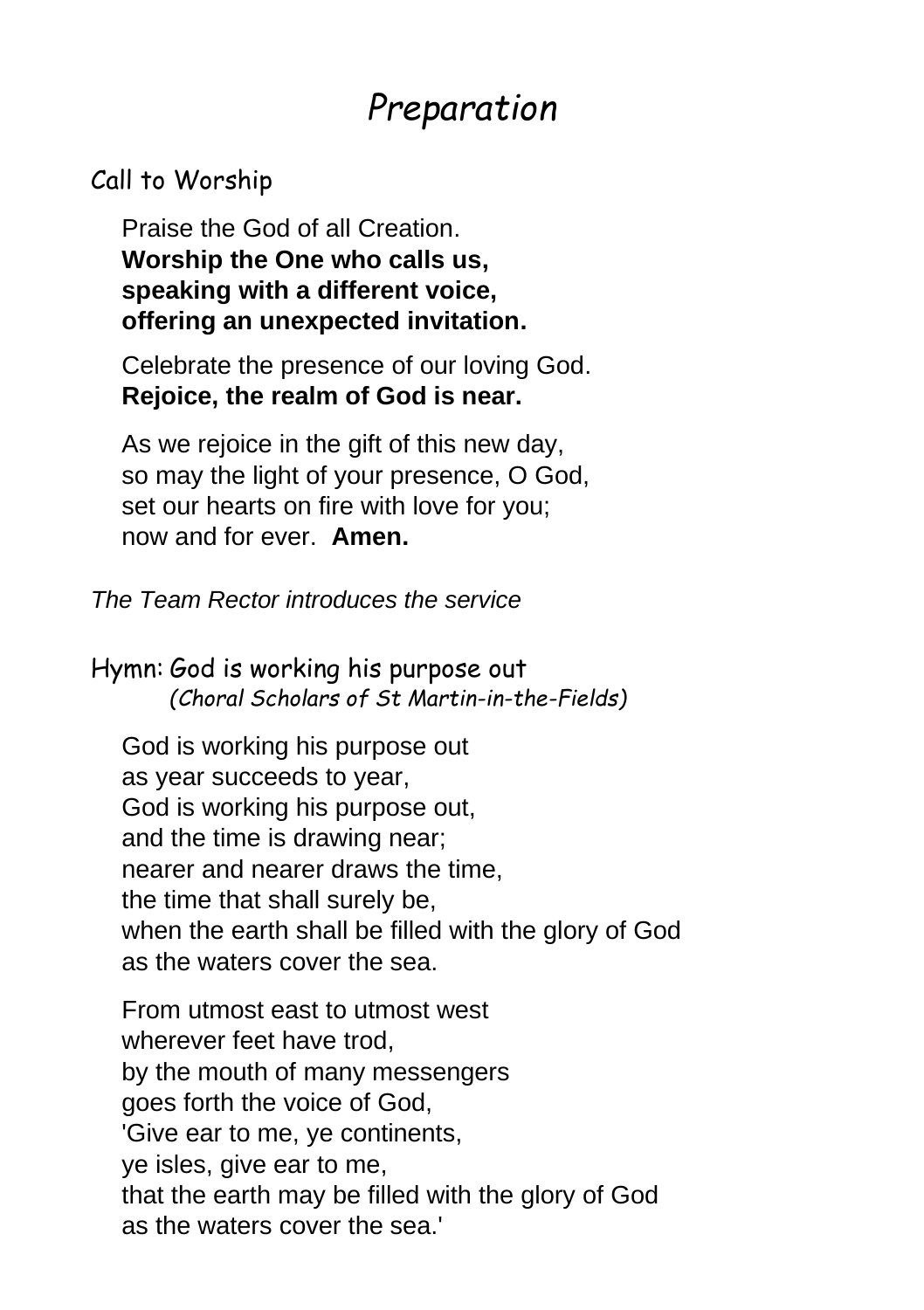What can we do to work God's work, to prosper and increase the love of God in all mankind, the reign of the Prince of Peace? What can we do to hasten the time, the time that shall surely be, when the earth shall be filled with the glory of God as the waters cover the sea?

All we can do is nothing worth unless God blesses the deed; vainly we hope for the harvest-time till God gives life to the seed; yet nearer and nearer draws the time, the time that shall surely be, when the earth shall be filled with the glory of God as the waters cover the sea.

*Arthur Campbell Ainger (1841-1919)*

#### Gathering:

We come to you this day, Gracious God, as people in need of your steadfast love: **with you is the fountain of life; in your Light we see light.**

We gather this day, Water-changing God, as people looking for signs: **with you is the fountain of life; in your Light we see light.**

We worship this day, Gifting God. as people who confess Jesus as our Lord: **with you is the fountain of life; in your Light we see light.** *Thom Shuman*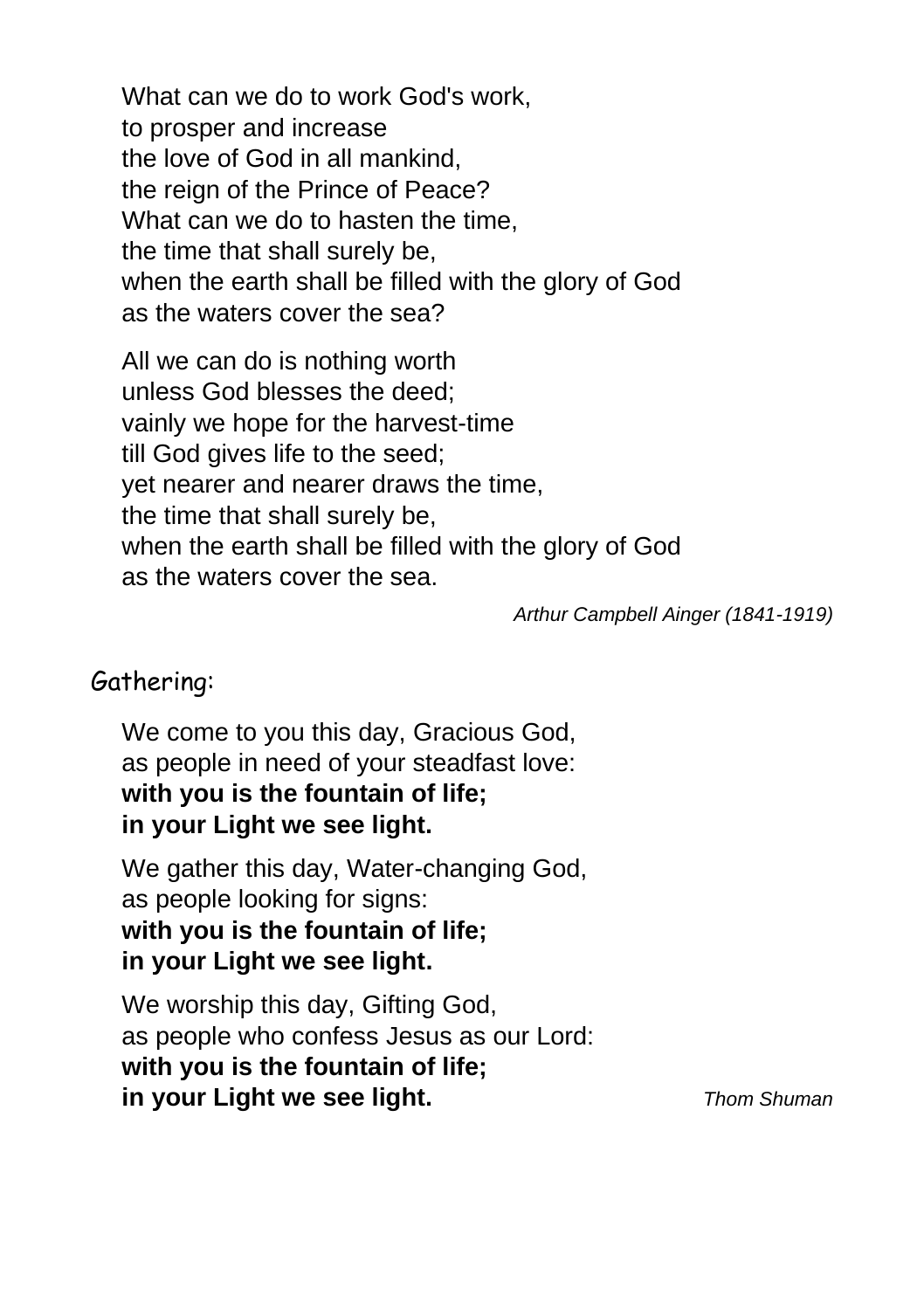Psalm 128

Happy is everyone who fears the Lord, **who walks in his ways.**

You shall eat the fruit of the labour of your hands; **you shall be happy, and it shall go well with you.**

Your wife will be like a fruitful vine within your house; **your children will be like olive shoots around your table.**

Thus shall the man be blessed who fears the Lord. **The Lord bless you from Zion.**

May you see the prosperity of Jerusalem **all the days of your life.**

May you see your children's children. **Peace be upon Israel!**

**Glory to the Father and to the Son and to the Holy Spirit; as it was in the beginning is now and shall be for ever. Amen.**

Prayer:

Compassionate God, all creation delights in your radiant presence of your Word. May the authority of your Spirit bring understanding into our confused minds and truth into our troubled hearts, that we may praise and serve Jesus Christ our Lord. Amen. *Worship@North*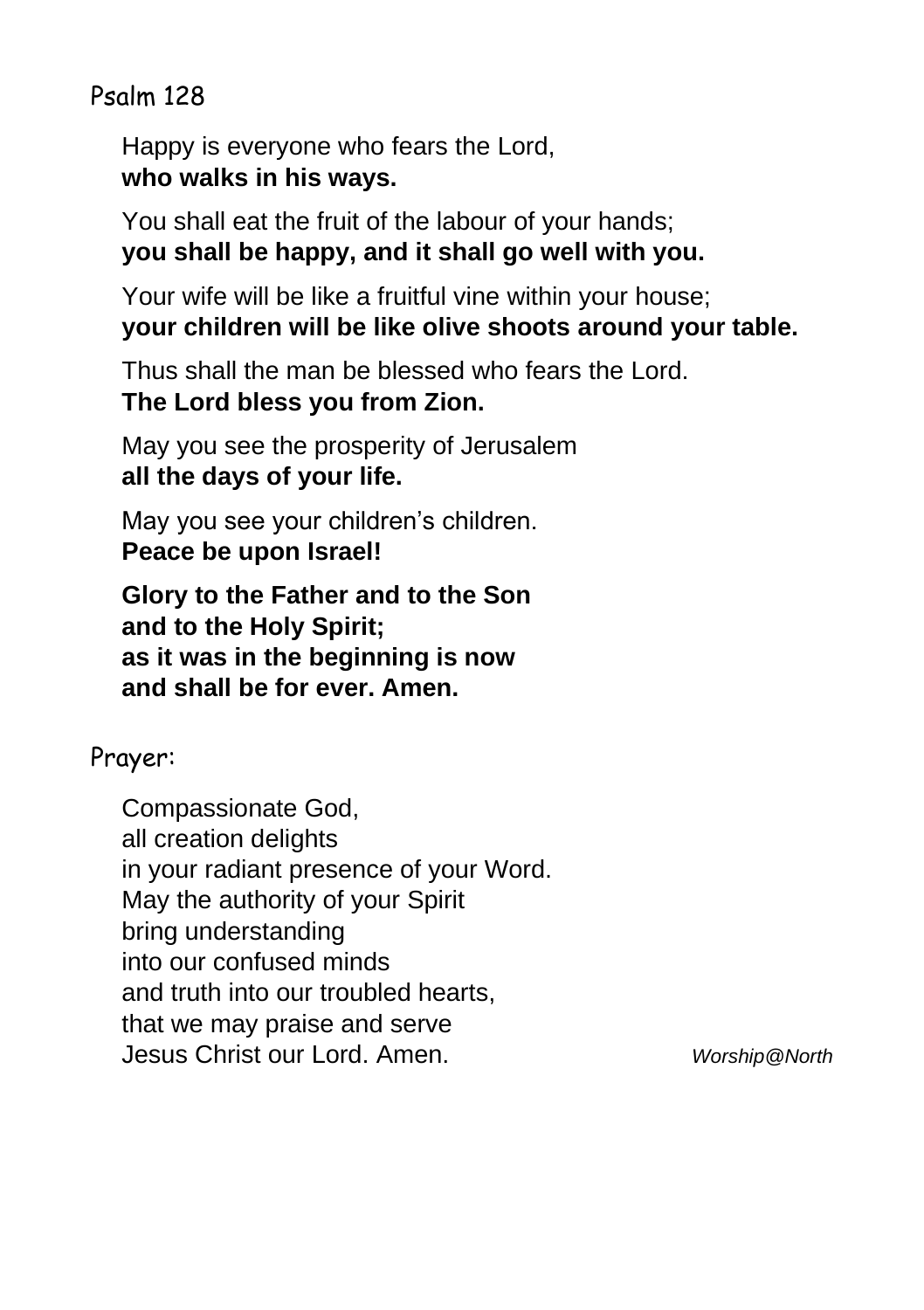## *The Liturgy of the Word*

Readings:

Revelation 19:6-10

John 2:1-11

*After each reading:*

This is the word of the Lord. **Thanks be to God.**

Reflection

Music: Christians, shout for joy and gladness (J.S. Bach) *(Alan Bullard and The Oxford Choir)*

### *Prayers*

*We are led in a time of prayer*

*This response is used:*

Lord in your mercy, **Hear our prayer.**

*The Lord's Prayer is said:*

Believing the promises of God, let us pray with confidence as our Saviour has taught us

**Our Father, who art in heaven, hallowed be thy name; thy kingdom come; thy will be done; on earth as it is in heaven. Give us this day our daily bread. And forgive us our trespasses, as we forgive those who trespass against us.**